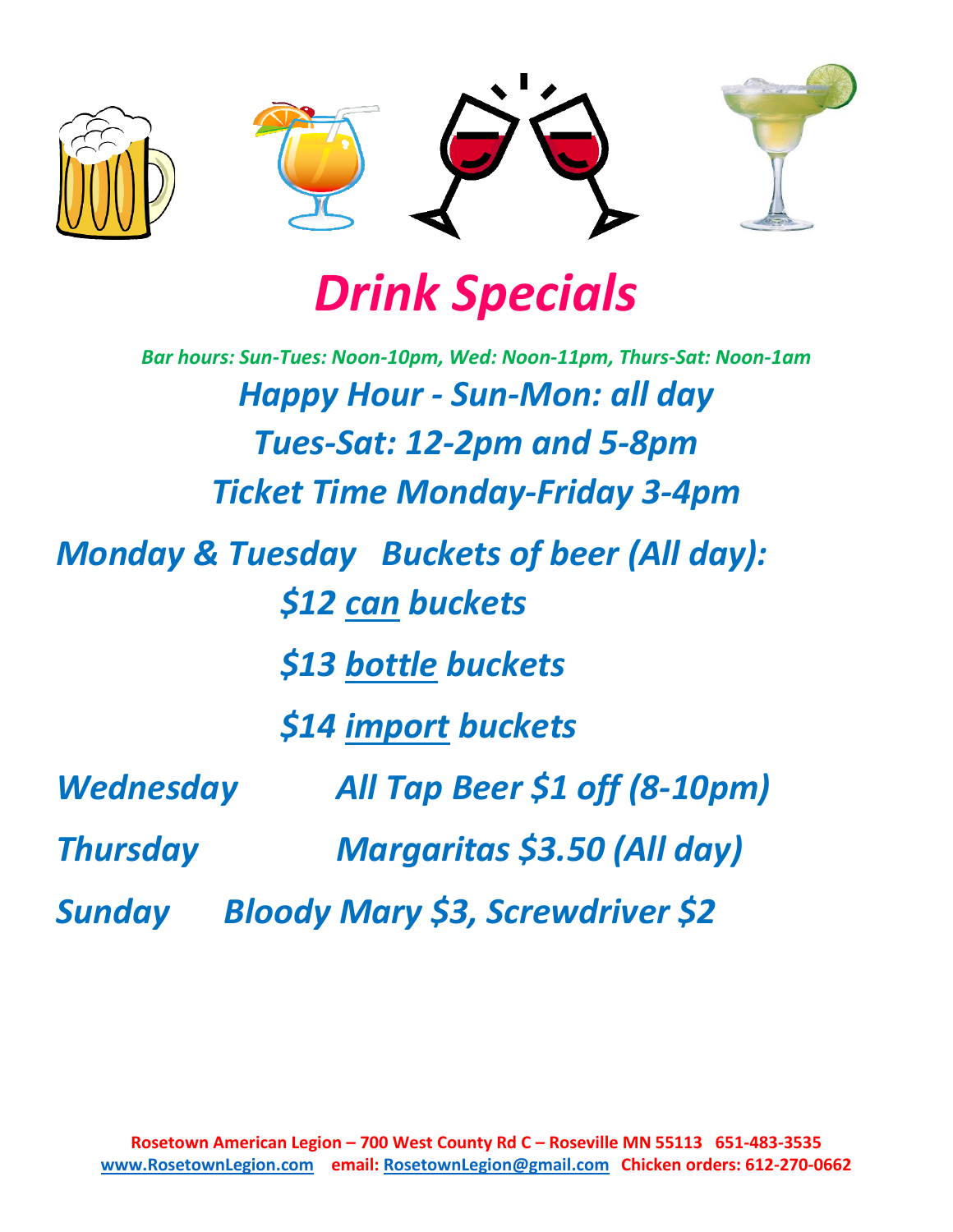



|                  | You can now order online at: https://rosetownamericanlegion.froogleonline.io |           |
|------------------|------------------------------------------------------------------------------|-----------|
|                  | <b>Restaurant hours: Tuesday - Saturday 1-8pm</b>                            |           |
| <b>Monday</b>    | Pizza - \$2 off                                                              |           |
| <b>Tuesday</b>   | Chili dog/chips                                                              | \$4       |
| <b>Wednesday</b> | <b>Burger basket/fries</b>                                                   | <b>S6</b> |
| <b>Thursday</b>  | <b>Street Tacos (3)</b>                                                      | \$8       |
|                  | Friday-Fish Fry during Lent: all you can eat \$12.95                         |           |
| Saturday         | Spaghetti/salad/bread \$8                                                    |           |
|                  | \$1 off appetizers from 5-7pm                                                |           |
|                  |                                                                              |           |

# *\*\* Member Appreciation Day \*\**

*\$5 off food on the 15th of every month. Show your membership card. if 15th is on a Sunday or Monday – discount will be honored on the following Tuesday.*